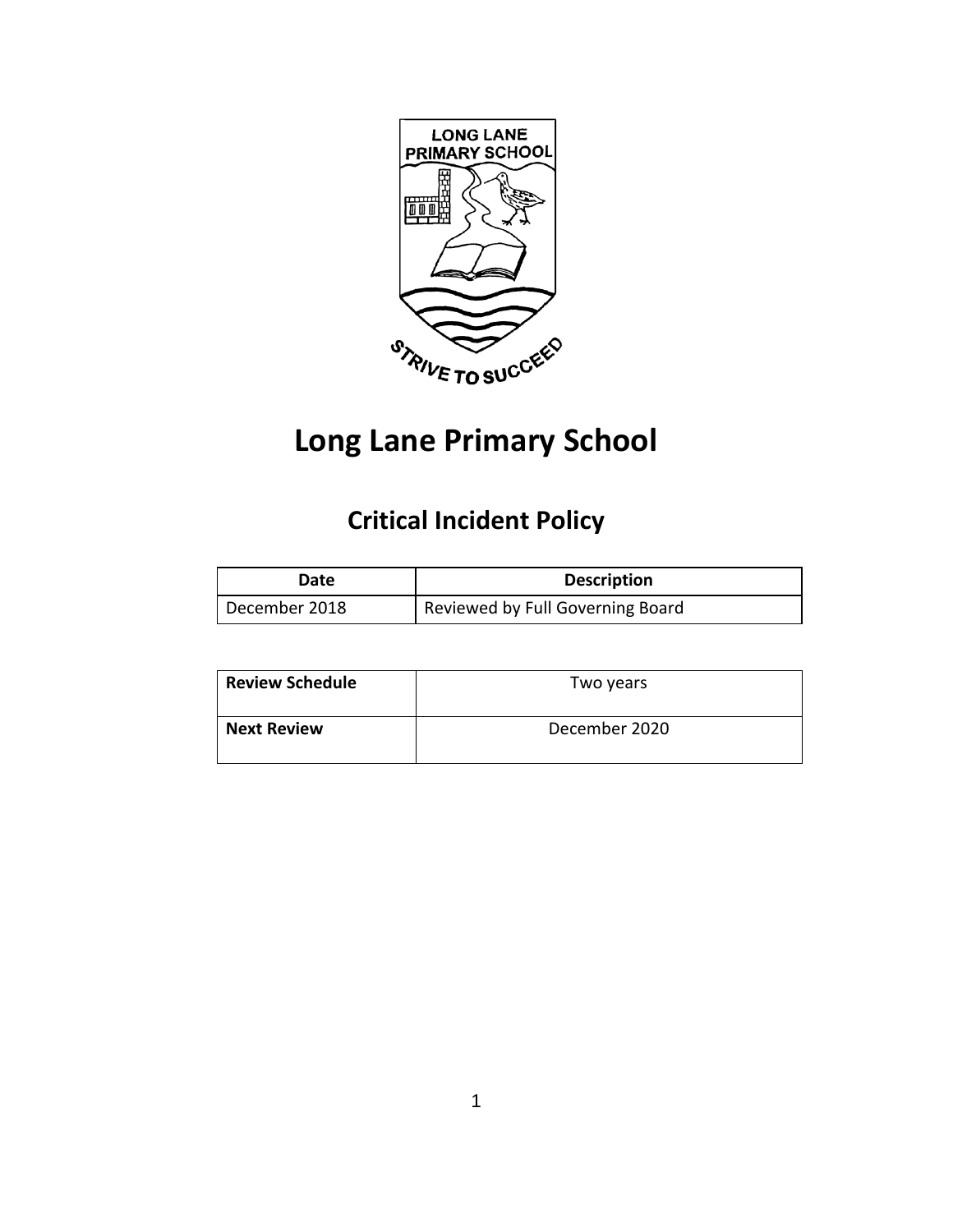## **Aims**

This Policy sets out the procedures to be followed to ensure the safety and protection of the whole school community in the event of a critical incident.

#### **Policy Aims**

A critical incident can be a physical incident or psychological trauma that has a severe immediate impact and likely long term effect on pupils, staff or parents. This may include:

- Incidents that involve staff, children or other persons;
- People made disasters/emergencies
- Natural disasters/emergencies

Crisis management and recovery processes involve personal support, crisis intervention and a whole range of practical assistance.

The Policy will name the people who will assume key roles (Critical Incident Team), the information and procedures that will need to be in place. The communication framework required to handle any contingency and the support structures for staff.

## **Responsibilities**

The Critical Incident Team (CIT) has responsibility for ensuring that procedures are properly addressed at times of high emotion and that if the Headteacher is the subject of the incident then the response mechanism should proceed effectively. If the incident subsequently involves legal action, a precise response to the incident should be known and be able to be verified by more than one person.

#### **Major Incidents Focused on People**

Whilst all critical incidents are difficult for all concerned, those that involve serious injury or death are inevitably traumatic.

By their very nature and definition, critical incidents tend to disorientate and may overwhelm those involved. Planning ahead is a necessary precaution and can be crucial.

Communication during and following an incident is, of course, of great importance.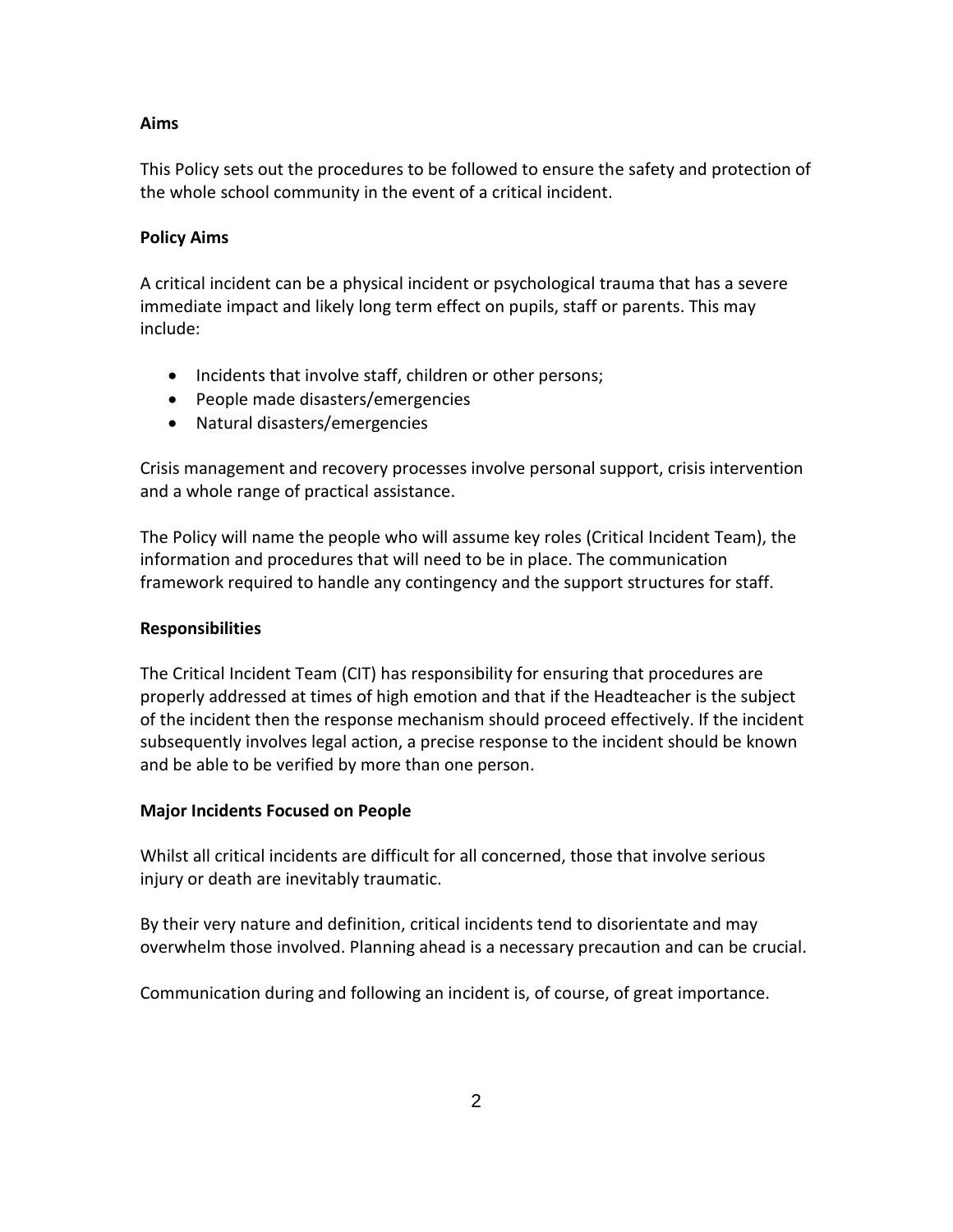## **Planning for an Emergency**

It is important that the school knows which people can be contacted immediately following an incident, what information is available and where this stored. Therefore, the Critical Incident Team will:

- Display a flow chart and contact telephone numbers in the Administration Area and Staff Room.
- Review the Critical Incident Management Plan at a staff meeting during the first term of each school year
- Agree who will act as spokesperson(s) to external contacts and enquiries.

The Critical Incident Team will comprise of the Headteacher, Chair of Governors and the SBM.

Others may be co-opted as necessary in light of the nature of the emergency and the availability of the people and personal involvement of those concerned. An Incident Manager will be appointed by the Headteacher (or Deputy in his absence) in response to the type of incident being faced.

In the event of an emergency all staff, including non-teaching and temporary staff, should be notified as soon as possible.

The School Office should be used as the central liaison point for all incidents. However, if this is not available, an alternative area will be identified (e.g. Headteacher's Office).

The following information should be held in school and (\*) by members of the Critical Incident Team.

- Telephone numbers of all members of staff\*
- Contact number for the LA WBC\*
- Names of key holders\*
- Student contact information
- Details of names, location and contact details relating to all pupils and staff off site at any time, e.g. school outings, etc.
- Significant medical information relating to pupils and staff off site on school outings at any time
- Telephone numbers of all Governors\*
- Contact list of all people, groups or organisations who visit or use the school and would need to be informed
- Contact list of people and groups used by the school, e.g. suppliers, contractors
- Location of keys to school safe\*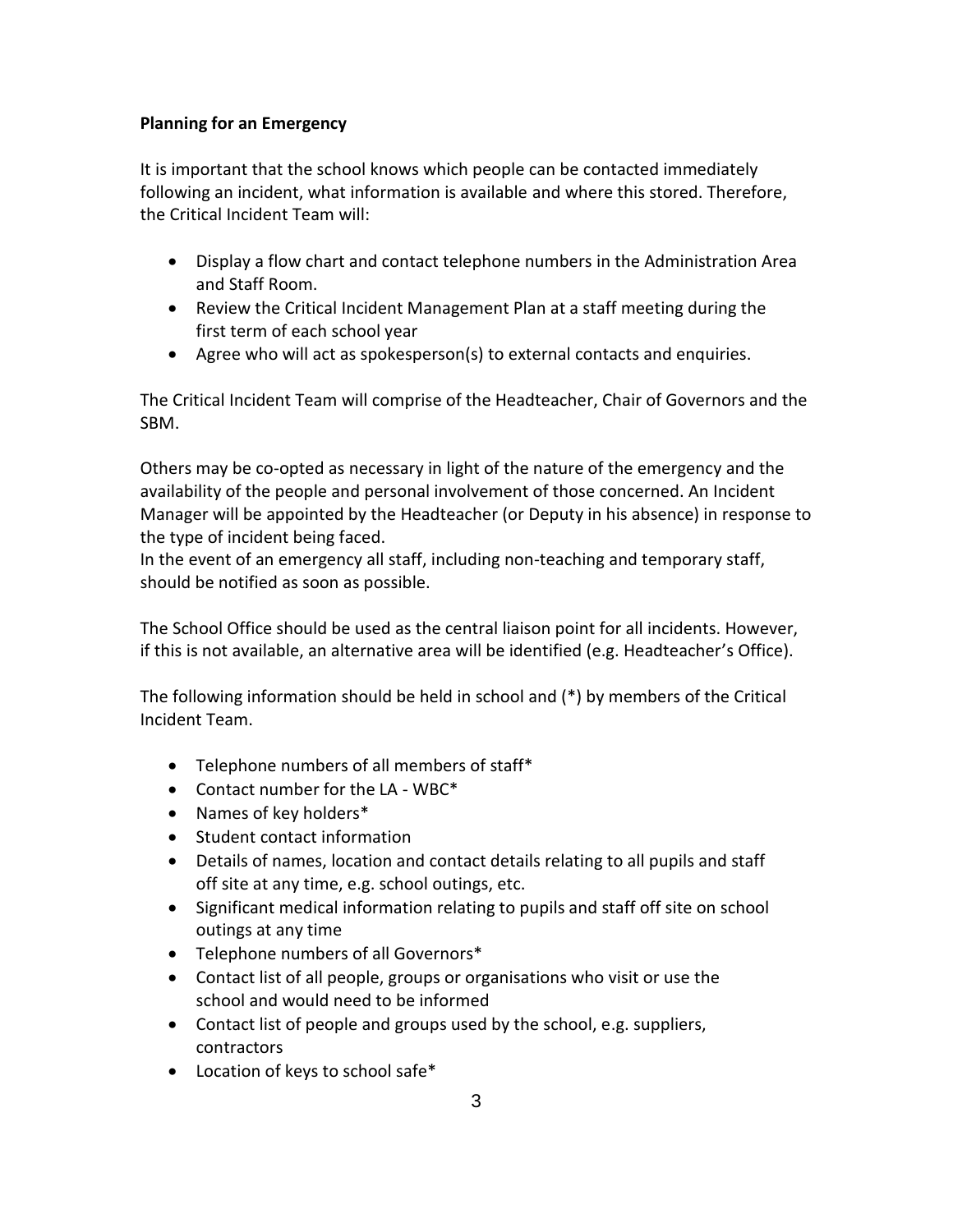- Premises and site plan of the school, including critical locations, e.g. chemical storage, key salvage priorities\*
- Gas, electric and water mains control positions
- Copy of the Asbestos log
- Computer based copy of Schemes of Work, Policies, etc on disk

## **Responding to an Emergency – Guidance for all staff**

Initial responses should be to:

- Contact the Headteacher and/or members of the Critical Incident Team
- Assess that all children and young people are safe during a major incident the safety of all is paramount
- Build a profile of the incident, e.g. who is most affected by the incident and how it may have affected them
- Check to establish whether any individual or group needs immediate attention
- Assess immediate practical needs

The incident will be reported to WBC LA by telephoning their critical incident number. This number is to be held by the Critical Incident Team members at home and at school and displayed in specific common areas of the school.

# **Further Guidance for Critical Incident Team:**

# **Communications**

Those dealing with in-coming calls should provide an agreed factual statement together with re-assurance of action being taken at the incident site. A separate dedicated line will be needed for out-going calls; this might be a mobile phone or line that cannot take in-coming calls, e.g. the RedCare line.

# **Contacting Families Directly Affected**

This should be done quickly and sensitively. Consistency of information is vital, so it is best to avoid a chain of communication in this instance. If parents cannot be contacted leave a message with a relative, friend or neighbour. Alternatively, drop a note through the door of the house, asking the parent to call the school as soon as possible.

# **Responding to Calls from Relatives**

Agree which members of staff will be delegated/permitted to talk to relatives. These members of staff should: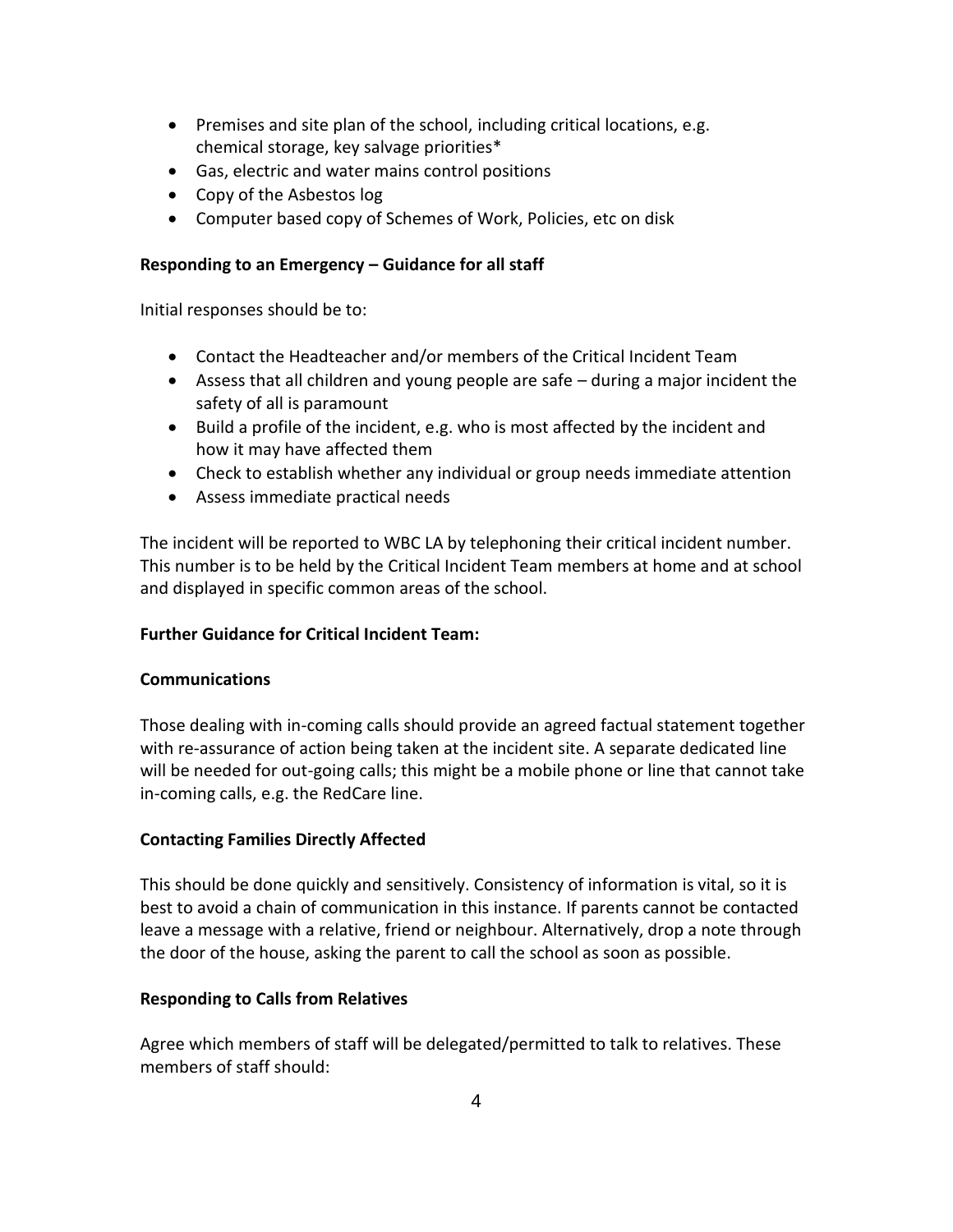- Use language and tone that alleviates anxiety
- Anticipate questions relevant to the incident, e.g. 'Did my child witness the incident?' and be prepared to answer them.

#### **Information for Teaching and Support Staff**

It is vital that all adults in contact with children and young people are kept well informed and feel secure in handling questions and comments. A schedule for up-dating them will be arranged, e.g. breaks, at the end of the school day or first thing in the morning. This ensures that knowledge is common and questions are answered. Staff will be cautioned against talking to the media or responding to questions from reporters.

#### **Informing Pupils about the Incident**

Staff may need to be given advice and guidance on what the pupils should be told and how.

Some information may be given in whole school assemblies and then discussed in class. Other types of information may best be disseminated in small groups by the staff closest to the pupils.

Our pupils may not understand the full implications of any incident, so information given should be tailored to cognitive and emotional levels of the children.

Pupils must be given all the time they need to ask questions or talk about the incident to have their worries allayed.

Families should be informed about the amount of information their children have been given as they will not be able to relay this information themselves.

## **Contacting Families and Others not Directly Affected**

It may be sufficient to inform other parents by letter. In other cases, it may be more appropriate to call an early meeting at the school, especially if the incident is one which could call into question aspects of the school's organisation that could affect all pupils.

A prepared verbal or written statement can provide necessary facts, expressions of sympathy and concern and possibly a message for the community. It is essential to remember that a letter can be passed on to the media. Seek guidance from WBC LA Press Office before issuing any form of written statements.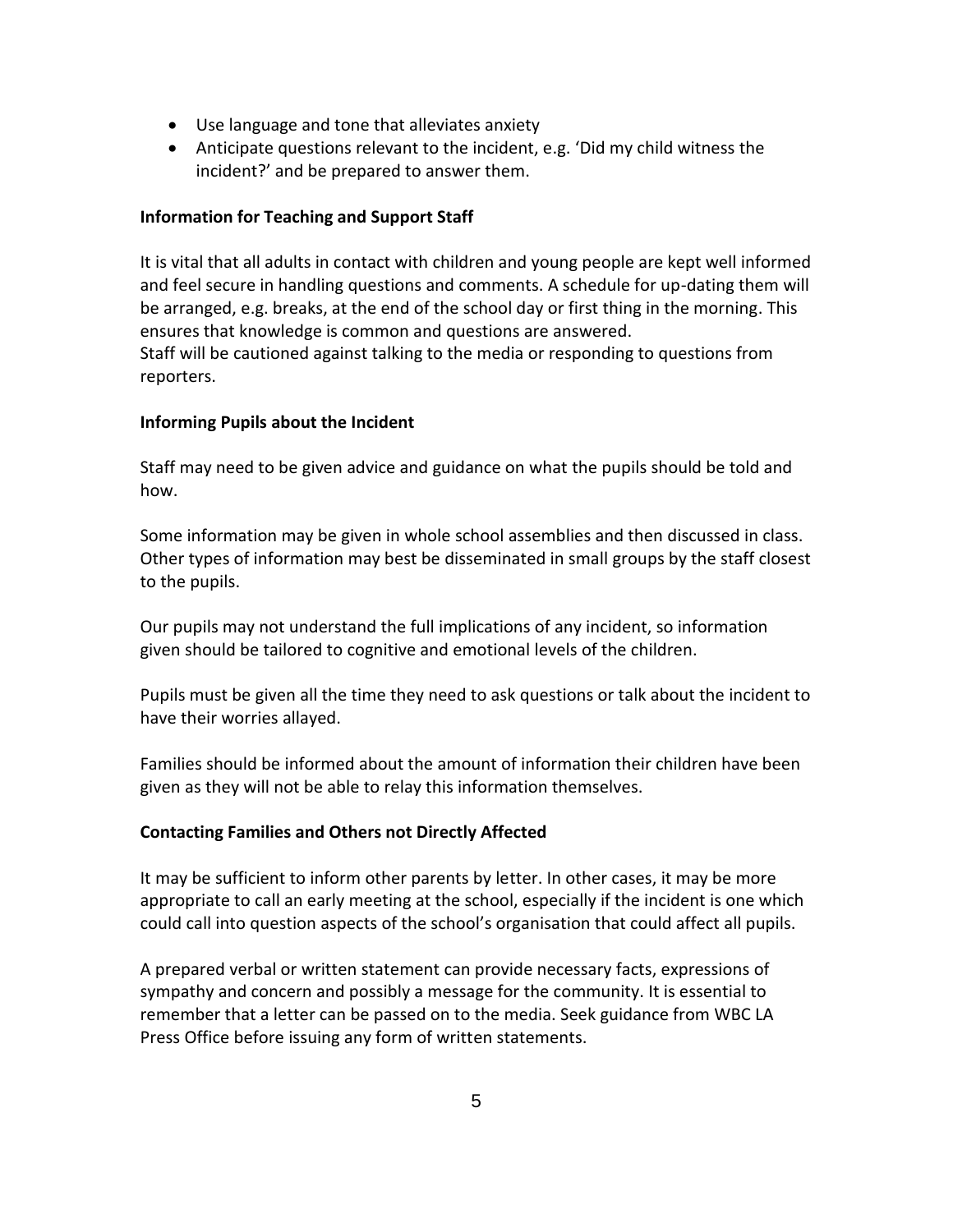The Critical Incident Team will make a decision based on the nature of the incident whether a letter is sent immediately or if it would be better to be delayed until all facts are known.

## **The Media**

The media may make contact before a contingency plan and support systems are in place, therefore if the media contact a member of staff they should:

- Buy time, e.g. by saying the Headteacher is not available but will call back
- CIT will have made clear who is and is not permitted to speak to the media on behalf

of the school

- Anyone talking to the press should have a colleague present to take notes of record what is said
- $\bullet$  Provide nothing but the facts
- Give a prepared statement rather than an interview and anticipate the worst possible questions
- $\bullet$  Immediately correct any incorrect or misleading information by interrupting if necessary
- Be sensitive about personal information
- Do not apportion blame or liability to anyone even in 'off the record' conversations
- Remember to praise and thank any person or service that have helped during the incident

Remember than there are no 'off the record' conversations and that all contact with the press should be treated with caution.

## **Support for People**

Particularly in the event of a critical incident, it is easy for the emotions and stresses experienced by the person managing the incident to be overlooked.

It is important that those managing the incident also take care of themselves and that someone takes on responsibility for ensuring this element is not forgotten.

It is important to acknowledge the emotional state of all the people involved – staff, pupils and parents.

It must be recognised that, depending on the nature of the emergency, not all staff may feel able to support others or the pupils and that a burden of support may, therefore,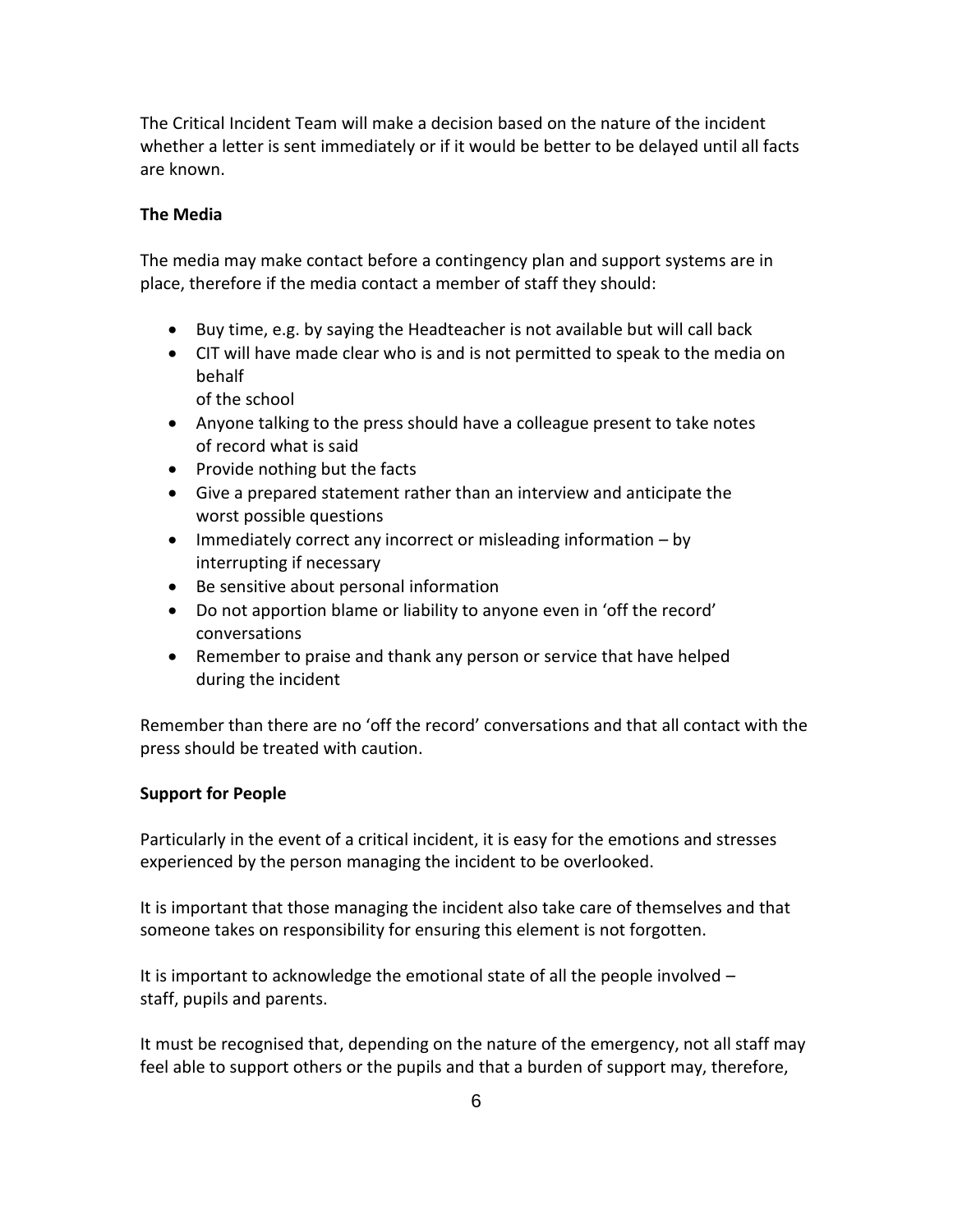fall on a disproportionately small number of staff. It is important that this is openly acknowledge and recognised as an acceptable and possible inevitable position to adopt.

Recognise that a critical incident could have an impact on emotionally vulnerable children and affect their behaviour or emotional state and be prepared to offer them support from appropriate professionals within or outside school.

Staff closely involved in the incident in any way should be offered opportunities for debriefing and counselling, informally or through a more formal structure.

Be aware that there may be long term effects on some people and staff or pupils may need to be offered professional therapeutic help. Consider designating areas for parents and others to meet so that support can be given but privacy maintained.

## **Formal and Informal Recognition and Rituals**

- Arrangements may be made to express sympathy to the families directly affected
- Injured children can be visited in hospital and pupils can be encouraged to send cards and letters
- Staff and pupils may attend funerals if they are sure of being welcome.
- School may be closed in recognition of funerals.
- Special Assemblies and in-school memorial services may be held.

# **Implications for the Wider Curriculum**

Following an incident of this nature:-

- Ensure that staff receive training in areas such as loss, change or bereavement as part of the School Development Plan
- Consider the provision of relevant fiction and non-fiction books in the school's Library
- Consider in PSHE, discussions with pupils about what are normal reactions to bereavement, stress or crisis

# **A procedures page which follows forms a part of this policy**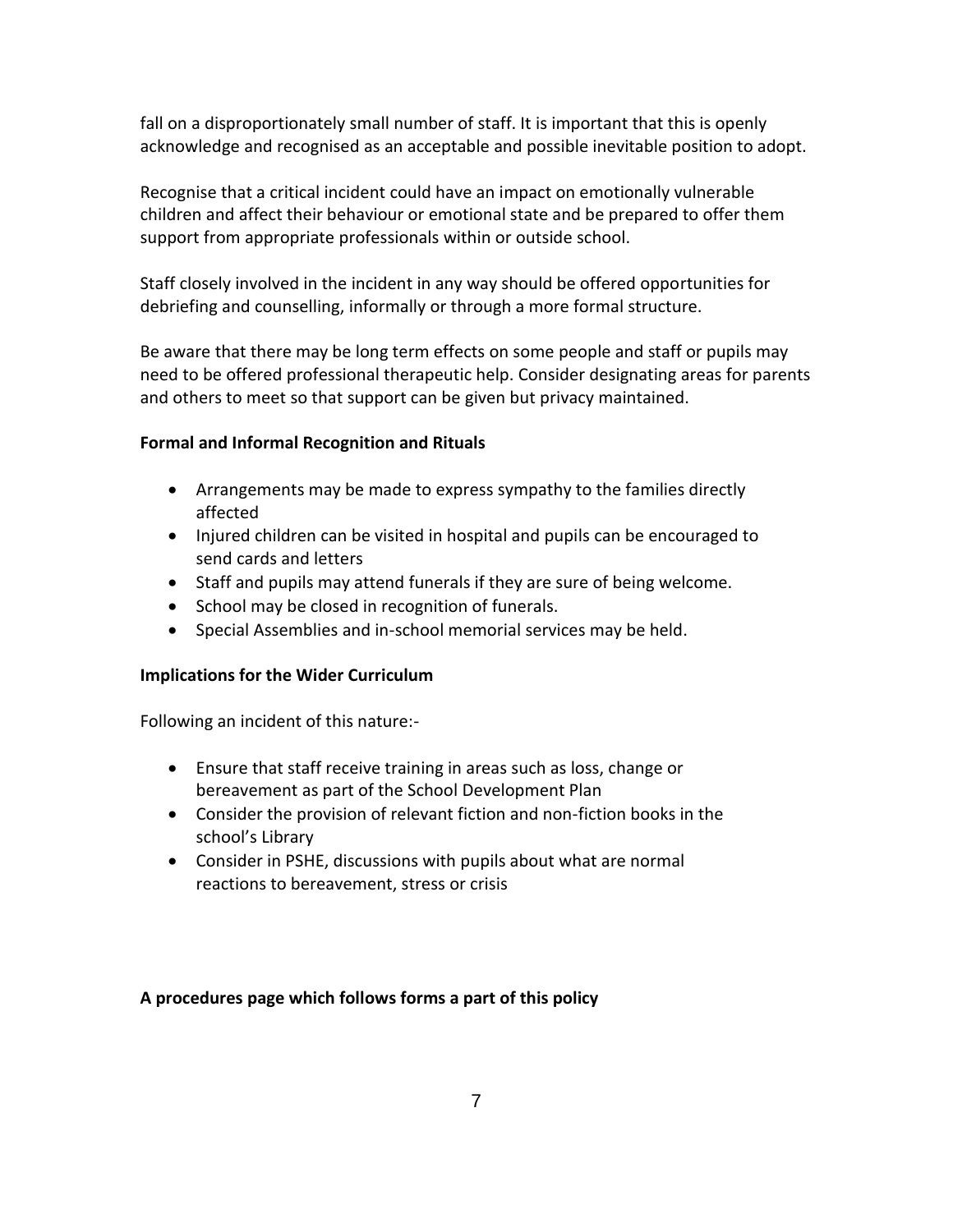#### **Critical Incident Procedures:**

## People who **MUST** be contacted immediately:

- Critical Incident Team Headteacher + SBM + Chair of Governors
- WBC Critical Incident number 01635 519027

If not on the premises the following phone numbers should be used:

Head: Mr. Peter Thorne - 01635 874985 / 0777 6033735

SBM: Ms. S. Sarsfield – 01491 652370 / 07968 145659

Chair of Governors: Ms Shirley Wilkinson – 0118 9425950 / 07769 266310

Here is the list of keyholders for Long Lane School:

Mr. Kim Darling – Caretaker - 0118 945 5829 / 07774 066422

Also Headteacher, Mr. Peter Thorne; Chair of Governors, Ms Shirley Wilkinson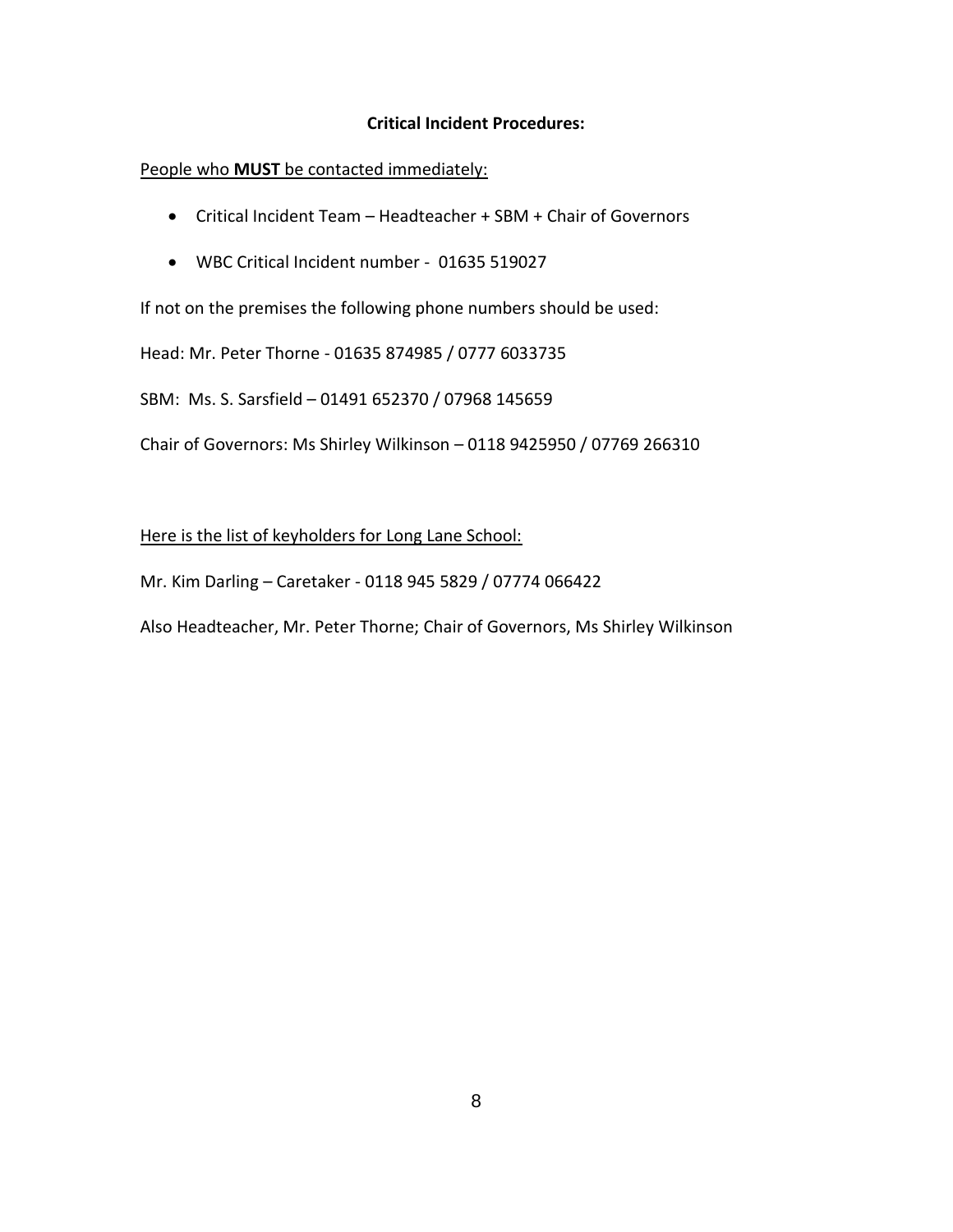#### **CRITICAL INCIDENTS**

| lESSENTIAL INFORMATION PROMPT - HAVE AS MUCH OF THIS INFO READY |  |
|-----------------------------------------------------------------|--|
| AS YOU CAN                                                      |  |

Your name and school name

Telephone number you are calling from

What happened?

To whom?

Where?

When?

Numbers of those affected or injured

Location of those affected

Whether there is still a continuing danger or not

What has happened since?

Which emergency services are involved?